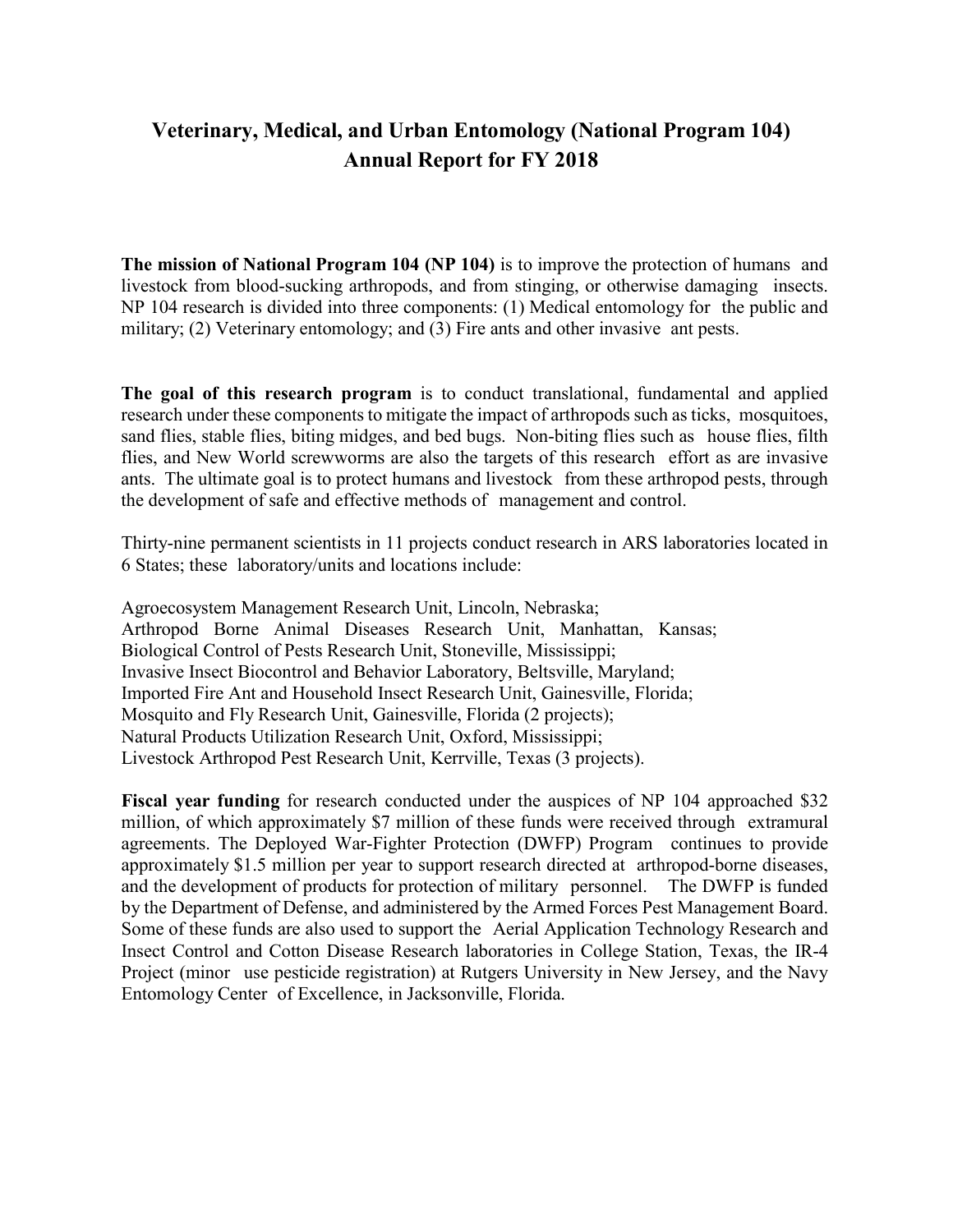**The quality and impact of NP 104 research in 2018** was evidenced by the following research-related activities and products:

- o 5 new invention disclosures and 4 patents filed;
- o 5 patents issued;
	- Patent No. 9,795,114 Automatically detachable collar pendant system, issued October 24, 2017
	- Patent No. 9,796,975 Double-stranded ribonucleic acid as control against insects, issued October 24, 2017
	- Patent No. 9,832,973 Automatically-attaching collar clasps, issued December 5, 2017
	- Patent No. 9.950,994 Methods and compositions for pest control, issued April 24, 2018
	- Patent No. 10,017,538 Bioactive peptides having insecticide activity, issued July 10, 2018
- o 1 new Cooperative Research and Development Agreement;
- o 10 new Reimbursable and Trust Agreements;
- o 16 new Interagency Agreements; and
- o 18 new Material Transfer and Material Transfer Research Agreements.

**These technology transfer efforts** include the development of better insecticides and insecticide formulations, traps, and repellents. NP 104 scientists work closely with the

U.S. Environmental Protection Agency (EPA), as subject matter experts on bed bugs, mosquitoes, ticks, and provide input regarding repellent labeling. In addition, NP 104 personnel provide the USDA Animal and Plant Health Inspection Service (APHIS) with direct research support of their agency's Imported Fire Ant Phorid Fly rearing and release program, the Imported Fire Ant Quarantine, Cattle Fever Tick Eradication Program, and Screwworm Eradication Program. NP104 scientists also assist U.S. Department of Defense (DoD) with research focused upon protection of warfighters and other personnel from arthropods that cause diseases in humans.

**Scientists in NP 104 published** 70 papers detailing their research findings in peer-reviewed journals such as American Journal of Tropical Medicine and Hygiene, Annals of the Entomological Society of America, Biocontrol Science and Technology, BMC Genomics, Environmental Entomology, Frontiers in Bioscience, Journal of the American Mosquito Control Association, Journal of Economic Entomology, Journal of Entomological Science, Journal of Insect Science, Journal of Medical Entomology, Journal of Wildlife Management, Journal of Vector Ecology, Medical and Veterinary Entomology, Nature Scientific Reports, Pest Management Science, PLoS ONE, Preventive Veterinary Medicine, Subtropical Agriculture and Environments, Ticks and Tick Borne Diseases, Transboundary and Emerging Diseases, and Tropical Biomedicine. Research results were also communicated in numerous trade journals that target our customer/stakeholder base.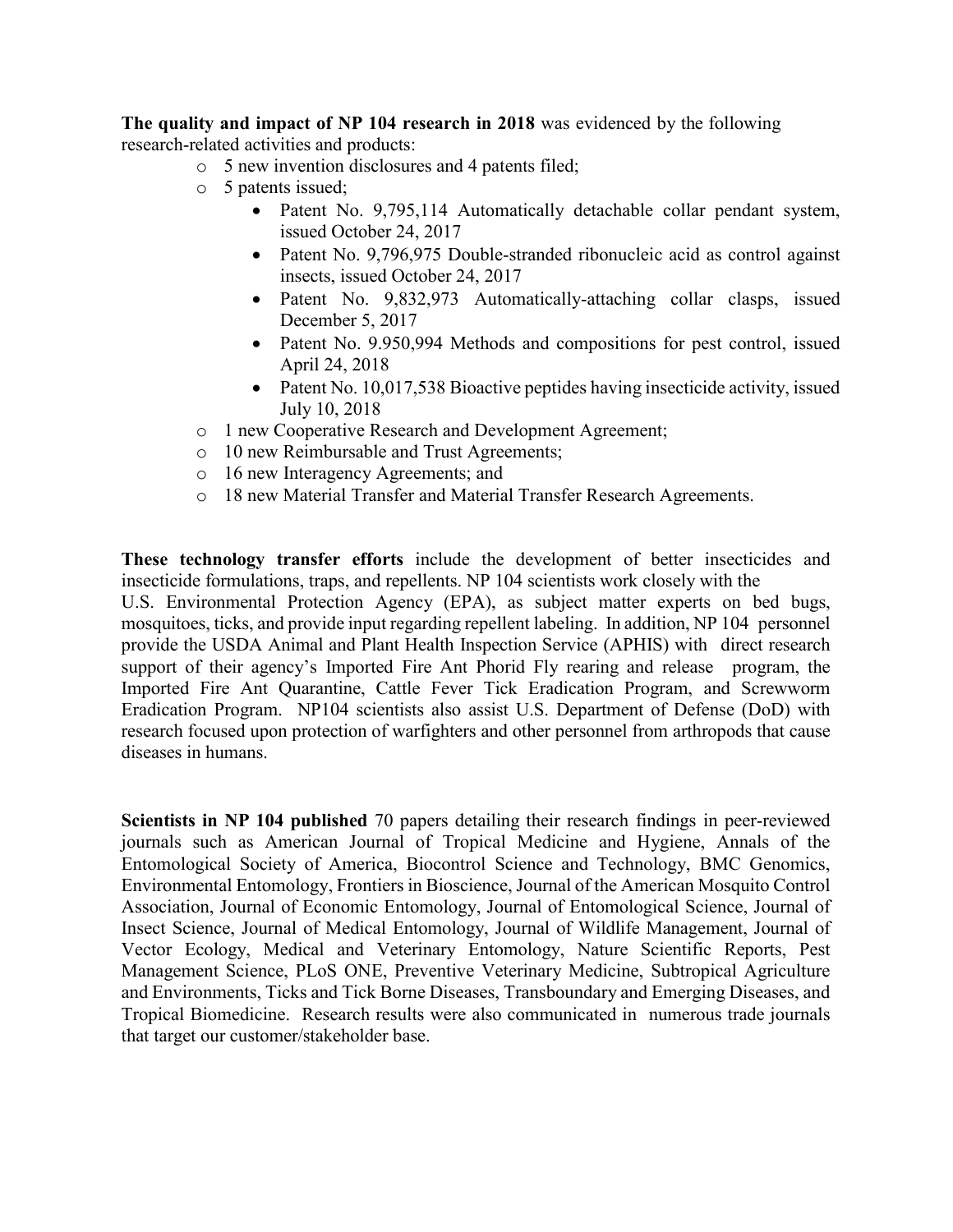**Internationally,** NP 104 scientists participated in research collaborations with scientists in Argentina, Australia, Brazil, Canada, China, Columbia, Costa Rica, Ecuador, France, Greece, Israel, Italy, Kenya, Mexico, Morocco, New Zealand, Pakistan, Panama, South Korea, Sweden, Taiwan, Thailand, Ukraine, United Kingdom, and Uruguay. These research collaborations allow access to places where many of our invasive species originated, and also increase the depth of our intellectual capital with original ideas from different perspectives.

#### **Personnel in NP 104**

### **The following scientists retired in 2018:**

**Dr. James Becnel,** Mosquito and Fly Research Unit, Gainesville, FL.

The distinguished record of Dr. Becnel is recognized world-wide and he will be missed at NP 104.

### **The following scientists in NP 104 received prominent awards in 2018:**

**Dr. Adalberto Angel Pérez de León,** Laboratory Director of the Knipling-Bushland U.S. Livestock Insects Research Laboratory, Kerrville, Texas, received the Outstanding Alumni Award from the College of Agriculture and Natural Resources, University of Wyoming, for being an advocate for issues affecting Wyoming.

### *Notable Research Accomplishments by Program Components*

# **Component 1:** *Medical Entomology for the Public and the Military*

Widespread pyrethroid resistance in Florida mosquitoes that transmit Zika and Dengue viruses. Recent outbreaks of locally transmitted Zika and dengue viruses in Florida have placed more emphasis on the importance of integrated vector management plans for *Aedes aegypti*. ARS researchers at Gainesville, Florida, together with collaborators conducted a statewide examination of pyrethroid resistance in Florida *Ae. aegypti* populations and demonstrated that permethrin resistance and the genetic markers for resistance are widely present. Results showed all strains of *Ae. aegypti* were resistant although the strength of the resistance varied. This resistance information will be useful for improved mosquito control operations that need to select and apply the best pesticides to control these mosquitoes that transmit diseases to humans.

New control method for *Aedes aegypti* patented. ARS researchers at Gainesville, Florida, and collaborators have identified two dsRNA triggers that cause long-term reductions in reproduction of the Yellow Fever mosquito, *Aedes aegypti*. The effects of these triggers were expanded and confirmed with several methods. Both triggers target the ribosome which is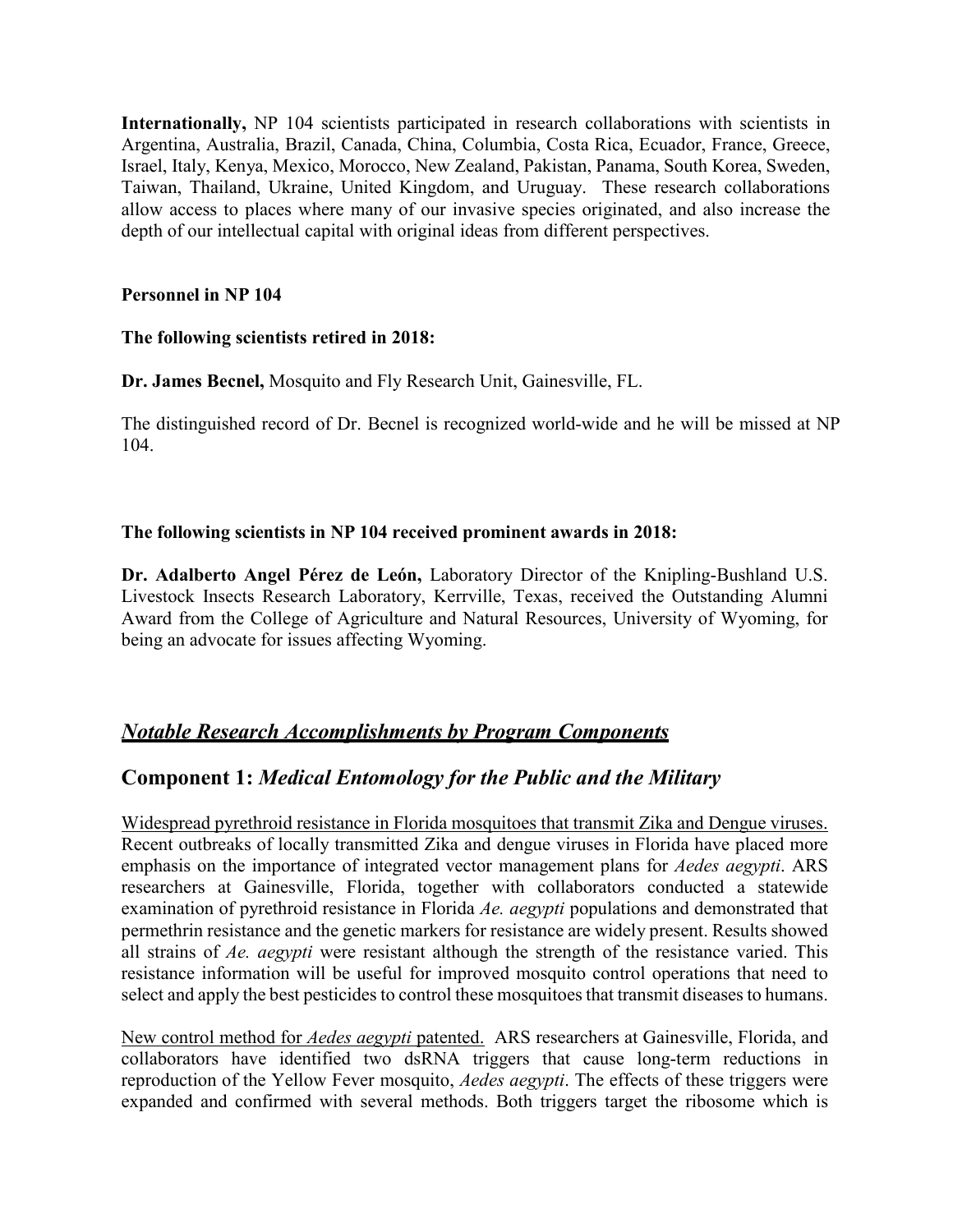involved in most cellular systems. Targeting of these genes as a method for control of insects was patented as: Estep, A. S., Sanscrainte, N. D., & Becnel, J. J. Double-stranded ribonucleic acid as control against insects. Issued October 24, 2017.Patent # 9,796,975.

New strategies to control bed bugs. New strategies to control bed bugs are always in demand for both the public and companies involved in controlling these blood-sucking insect pests. ARS scientists in Beltsville, Maryland, in conjunction with university scientists in Towson, Maryland, showed that fumigation with a naturally-occurring chemical was useful in controlling both chemically-susceptible and chemically-resistant bed bug strains. This information will help industry personnel develop new bed bug control methods.

Prediction and early warning for elevated risk from Rift Valley fever in Africa. Rift Valley fever is a mosquito transmitted virus that causes serious and often fatal disease in cattle, sheep, goats, and humans in Africa and the Middle East. It has the potential for spread to animals, humans, and mosquitoes in the United States and other parts of the world. ARS researchers at Gainesville, Florida, forecasted and issued early warnings to the World Health Organization, Food and Agriculture Organization, and World Organization for Animal Health for elevated risk of Rift Valley fever outbreaks which subsequently occurred in four African countries (Sudan, South Africa, Kenya, and Rwanda) by analyzing global climate data with National Aeronautics and Space Administration and Department of Defense partners. The success of these forecasts resulted in increased surveillance and control efforts in affected countries, minimizing the impact of the disease in local populations of animals and humans and greatly reducing the risk that the disease would be spread to the United States and other locations in the world.

Novel carbamate pesticides for use against organophosphate resistant arthropods. Scientists at ARS in Kerrville, Texas, studied synthetic carbamates for inhibition of recombinant fly acetylcholinesterases (AChEs) containing known organophosphate resistance mutations in sand flies and mosquitoes. Novel synthetic carbamates are effective inhibitors at low concentrations, which means that they are candidates for control of organophosphate-resistant flies and mosquitoes, including organophosphate-resistant sand flies that spread leishmaniasis in the Middle East and mosquitoes that spread malaria in Africa.

Residual larvicide multiple environment pre-treatment for *Aedes aegypti*. The *Aedes aegypti* mosquito is a key vector of prominent viruses including dengue, chikungunya, and Zika and is very difficult to control. ARS researchers at Gainesville, Florida, and United States and international collaborators demonstrated the efficacy of four common larvicides applied as a residual to dry containers that would later be flooded with water. Studies were conducted across a range of environments relevant to the global spread of this mosquito. Results indicate that pretreatment of dry habitat vulnerable to flooding can extend the impact of mosquito control agencies that otherwise must treat flooded areas cyclically or in response to mosquito populations that are already developing. These studies were published as a series of papers in the Journal of the American Mosquito Control Association.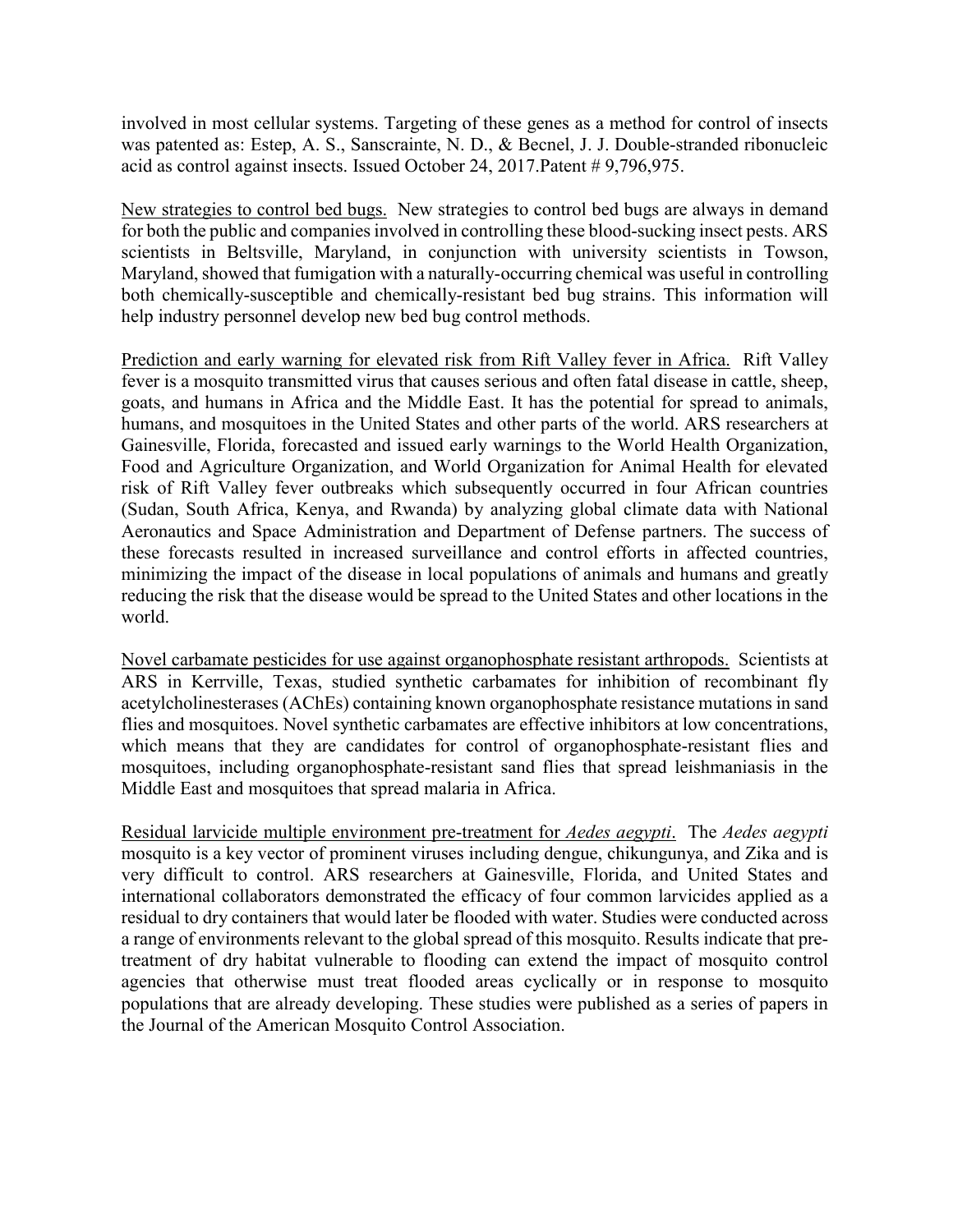Superior tick repellency of ant-derived compounds. Lyme disease and other tick-transmitted diseases are the most important vector-borne diseases affecting Americans in the northeastern United States. ARS scientists in Beltsville, Maryland, and Stoneville, Mississippi, discovered superior repellency of several ant-derived compounds against lone star ticks that cause disease in humans, livestock, and other animals. This information will help federal, university and pharmaceutical scientists to develop new natural repellent formulations for personal protection, thereby reducing the risk of tick bites and therefore, disease transmission.

Natural repellents for protection from the bites of sand flies. There are essential oils that are conditionally exempt from EPA registration because they are considered minimum risk pesticide products under 40 CFR 152.25. Their major components were tested at ARS in Kerrville, Texas, and some were found to be strong repellents of the Old World sand fly, *Phlebotomus papatasi*. This biting fly is a primary vector of cutaneous leishmaniasis, a disease impacted and significantly reduced readiness of deployed military personnel in Iraq and Afghanistan. Repellency was recorded at concentrations substantially lower than the standard contact repellent, *N,N*-diethyl-*meta*-toluamide (DEET). The conditionally exempt status from EPA registration allows immediate use of these oils as area, spatial, or personal repellents.

Spatial repellent treated military materials for use against mosquitoes and sand flies in multiple environments. Military materials commonly used in the field are important substrates for residual pesticides that may protect troops and other personnel from nuisance and disease-vector biting insects. ARS researchers at Gainesville, Florida, and United States and international collaborators demonstrated that two types of camouflage netting and one type of material used to retain fill in blast-protection walls can be effectively treated with the spatial repellent/toxicant transfluthrin. Strips of these materials treated with transfluthrin greatly reduce or eliminate populations of both mosquitoes and sand flies in small 1—3 m diameter protected spaces across a range of militarily-relevant environments including tropical, desert, temperate, and Mediterranean. Importantly, strips are easily transported and attached to existing camouflage net or blast-protection structures by minimally trained personnel, creating a rapid shelter from biting insects without having to wait for intervention by mosquito and vector control units.

Mosquito control using sterilized male *Aedes aegypti* mosquitoes in Florida. The *Aedes aegypti* mosquito is a key vector of prominent viruses including dengue, chikungunya, and Zika and is very difficult to control. ARS researchers at Gainesville, Florida, and university and mosquito control district collaborators developed a method to sterilize male *Ae. aegypti* mosquitoes and release them in large numbers to overwhelm wild populations of fertile males. The success of this method depends on sterilized males not only surviving in the wild, but also exhibiting mating behavior competitive with local, wild males such that wild females mate more often with sterilized males. Mark-release-recapture trials in the field with sterilized males produced satisfactory recapture rates, indicating survival in the wild, and led to direct observations of marked males in mating swarms potentially attractive to local wild female *Ae. aegypti* and the opportunity for subsequent population suppression.

Natural product tick repellents and attractants. Alternatives to the common use of, or technologies that can be used together with synthetic chemicals to kill ticks are needed to improve integrated approaches for tick control. The use of repellents and deterrents is a useful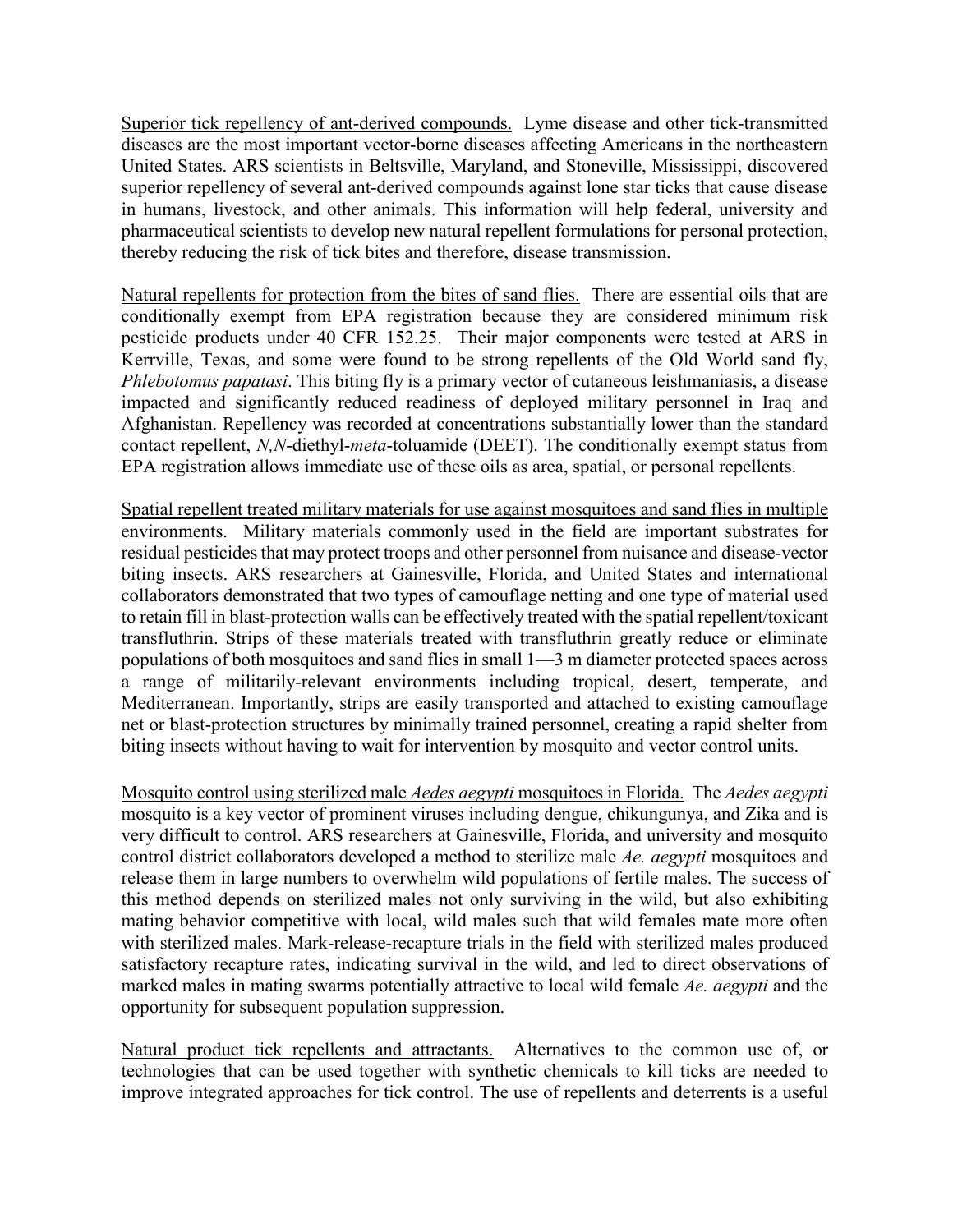tactic to prevent tick bites and mitigate the risk of tick-borne disease transmission. Laboratory tests by ARS scientists in Kerrville, Texas, showed that *para*-anisaldehyde deterred the movement of the immature stage of the lone star tick. One outcome of these research findings is that *para*-anisaldehyde may be developed to deter tick movement up grass stems thereby interfering with their ability to find a host, or if applied to animals deter the ticks from biting and blood feeding.

Natural compounds as insecticides for biting fly control. *Para*-anisaldehyde is a natural compound used commercially as a flavoring ingredient and is found in American cranberry, anise oil, fennel and vanilla. ARS researchers at Kerrville, Texas, found that *para*-anisaldehyde exhibited significant insecticidal activity against several fly species, including the horn fly, stable fly, housefly and at least one species of sand fly, *Phlebotomus papatasi*. The compound also deterred female flies from laying eggs activity when this compound was incorporated into fly larval medium, suggesting possible use as an ovipositional deterrent for treatment of round hay bale cattle feeding stations, which are believed to be a prime reproductive environment for stable flies.

Ants as predators of the lone star tick in Texas. Ants have been reported as being effective predators of hard ticks. Field experiments conducted by ARS scientists in Kerrville, Texas, in west, central, and south Texas, including the south Texas coastal plains, used lone star tick eggs, larvae, nymphs, unfed adults, and replete adults to determine whether or not ants under natural conditions fed on them. While other baits such as small pieces of meat and dead house flies attracted foraging ants, none of the species of predatory ants encountered were attracted to any lone star tick life stage. In some instances, harvester ants pulled replete adult ticks away from their colonies and carried tick eggs away to dispose of them beyond the circular colony clearing. The likely reason for the lack of predation against lone star ticks was determined to be chemically-based. This research shows that more field studies are required to ascertain the role of ants as predators across tick species in Texas.

# **Component 2:** *Veterinary Entomology*

Sequencing of the genome of the longhorned tick. The longhorned tick, *Haemaphysalis longicornis*, is a known serious pest of livestock in Asia. It is an aggressive biter with a diverse host range, can reproduce asexually, and is a vector of several debilitating agents of livestock and human diseases. This tick has recently established populations in at least nine U.S. states. As part of an emergency response to assist USDA-APHIS, ARS scientists at Kerrville, Texas, collaborated with researchers at Texas A&M University AgriLife in College Station, Texas, to sequence the genome of the tick. The completed genome opens new avenues of research on tick control methodology, including vaccine development and detection of pesticide resistanceassociated genes.

Epidemiological modeling to improve integrated pest management of mosquitoes. ARS scientists in Manhattan, Kansas, in collaboration with Kansas State University researchers quantified the risk to the United States of Japanese encephalitis virus, a disease that is currently not in the United States. The introduction risk is currently minimal from airplanes and cargo ships based on a risk assessment analysis. Factors that are input into the analysis are the current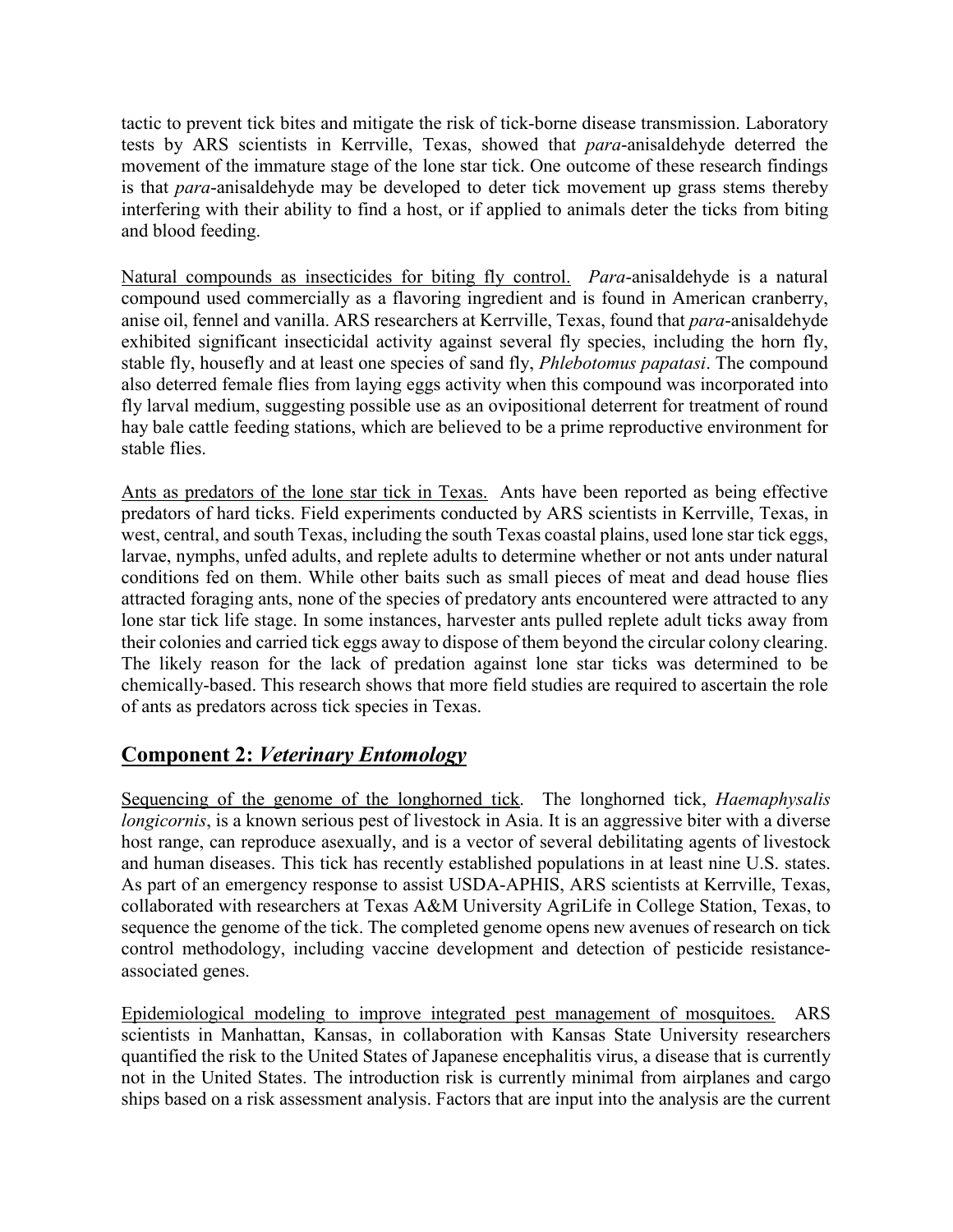trade and transportation routes and environmental conditions; analysis of the mosquitoes and their hosts; and analysis of the mosquito infection, dissemination, and transmission rates. The findings from this study indicate that the mosquitoes responsible for disease transmission play a more significant role than originally realized. The new model results highlight how the spread of disease relies more strongly on the mosquitoes and their behaviors. The results are useful to epidemiologists, state and federal mosquito management districts, and health care specialists to improve surveillance and population management of disease vectors to prevent disease outbreaks in humans and livestock.

Nilgai spread of cattle fever ticks in south Texas. Globally, exotic and invasive wildlife species that are hosts for ticks impede efforts to protect local livestock from ticks and tick-borne diseases. Nilgai movement across the Gulf Coast in south Texas complicates efforts to keep the United States cattle herd free of cattle fever ticks. Nilgai are exotic bovine relatives, introduced for hunting in Texas. They are hosts for tick and tick-borne diseases. Cattle fever ticks transmit bovine babesiosis, a disease which is deadly to cattle. ARS scientists in Kerrville, Texas, were part of a collaborative effort to update the United States Geographic Information System (GIS) database on historical tick infestation data, host source data, and geographical data related to the increasing populations of nilgai in south Texas. Studies to enhance the understanding of how nilgai spread cattle fever ticks through the landscape in south Texas revealed that: 1) they are unlikely to cross 1.25 m high cattle fences located parallel to paved highways; and, 2) females are more likely to disperse the ticks than males. This information has been integrated into the database to compare activity patterns between nilgai and white-tailed deer, which is a native wildlife species and cattle fever tick host that also compromises the cattle fever tick-free status of the United States. The outcomes of this research can be used to enhance integrated strategies for the management of cattle fever ticks infesting nilgai and white-tailed deer.

Network modeling of emerging disease threats to the United States. ARS scientists in Manhattan, Kansas, in collaboration with Kansas State University researchers developed a model to assess the hypothetical spread and impact of Japanese encephalitis virus (JE) and Rift Valley fever virus (RVF) after an introduction to the United States. In the event of an outbreak of JE or RVF in the United States, understanding the roles of the hosts and vectors in geographic spread will be essential. Network modeling was used to model the spread of viruses between farms and states in the Midwest, Texas, and the eastern seaboard. The model was developed using data from outbreaks in South Africa and then adapted to farms in the United States. The data for input were mosquito species (vectorial capacity), weather (temperature and humidity), and host species (humans and other animals). Geographic locations and trade between farms were also considered. In the case of Japanese Encephalitis, migratory birds were also considered since they are reservoirs for long-distance migration. This information is important for states and federal emergency planners who may need to rapidly react to introductions of exotic pathogens to protect the food supply.

Publication and release of the assembled horn fly genome sequence. The genome of the horn fly contains the biological blueprint necessary to allow the fly to develop and survive over its lifetime, including how the fly responds to external stimuli and threats such as pesticides. ARS scientists at Kerrville, Texas, collaborated with researchers at National Center for Genome Resources and Texas A&M University to sequence, assemble, and annotate this fly's genome.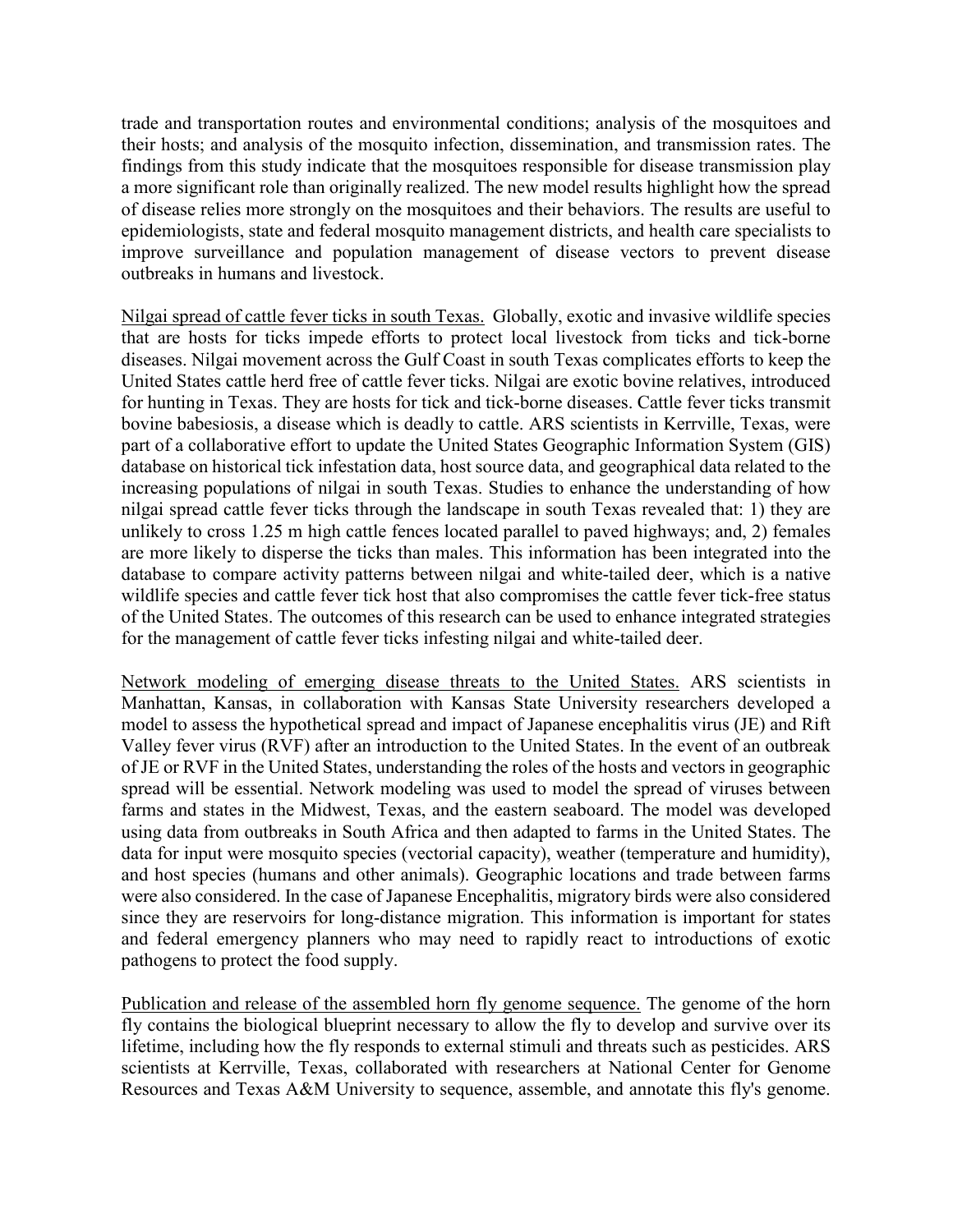Genes involved in pesticide resistance and metabolism, sex determination, and blood feeding were identified and described. This new comprehensive dataset is being used to identify the various mechanisms used by the fly to resist pesticides and develop novel fly control technology that will be relevant to agriculture.

Methods to treat cattle fever tick infestations in nilgai. Nilgai antelope, native to India and established in the rangelands of south Texas and northeast Mexico, are highly mobile hosts of cattle fever ticks and implicated in the widespread movement of this serious livestock pest that is also a vector of the microbes causing bovine babesiosis, and anaplasmosis. There are no methods to kill cattle fever ticks infesting nilgai. A remotely activated sprayer developed through collaborative efforts by ARS scientists in Edinburg and Kerrville, Texas, to treat cattle fever tick infestations in nilgai is activated when nilgai cross under established fence crossings or visit common latrines. There is a commercially available roundworm that is able to cause death of insects. This nematode, delivered in a spray-based apparatus, has been evaluated as a technology to kill cattle fever ticks. The nematode is native to South Texas and non-toxic to mammals and other vertebrates. Large-scale, *i.e.* ~40,000 acres, deployment and testing of the nilgai sprayer on ranchland in Willacy Co. is underway in cooperation with Texas A&M Kingsville, Caesar Kleberg Wildlife Research Institute.

Improved control for adult house flies. One method of house fly control is the use of the fungal pathogen *Beauveria bassiana*. ARS researchers at Gainesville, Florida, and researchers at University of Florida compared adult fly susceptibility to single and combined treatments of *B. bassiana* and the bacteria *Photorhabdus temperata*, *Serratia marcescens*, and *Pseudomonas protegens*. Bacteria killed flies faster than *B. bassiana* when injected. *B. bassiana* and *P. protegens* caused mortality when applied topically. An exotoxin may cause *P. protegens* mortality. *P. protegens* killed faster than *B. bassiana* but with a lower mortality rate. Results suggest that the two pathogens used together provide better fly control than either of them alone.

Mathematical modeling to better understand geographic expansion of disease outbreaks. ARS scientists in Manhattan, Kansas, in collaboration with Kansas State University researchers examined past human case data as part of a retrospective analysis of the spread of disease outbreaks. Human case data are valuable inputs for mathematical and geographical modeling to better understand the mechanisms that drive the geographic spread of disease during disease outbreaks. In this study, past cases of Lyme disease were used to model the spread of Lyme disease in Connecticut. The analysis indicated that there were two introductions of Lyme disease pathogens into Connecticut and the spread occurred at a linear rate. Pathogen introduction to new areas resulted in peak numbers of yearly cases which declined after establishment to stable yearly transmission. This same type of model was then applied to mosquitoes and the potential spread of Japanese Encephalitis. This was useful because it allowed for predictions of future cases based on environmental parameters.

Autodissemination of pyriproxifen for house fly control. The insect-growth regulator, pyriproxyfen prevents fly development past the pupal stage. ARS researchers at Gainesville, Florida, and researchers at University of Haifa, used flies to apply this insect-growth regulator to their egg-laying sites by exposing active-coated flies at different proportions in laboratory tests with animal manures. A control level of 90% in most U.S. manures was achieved from just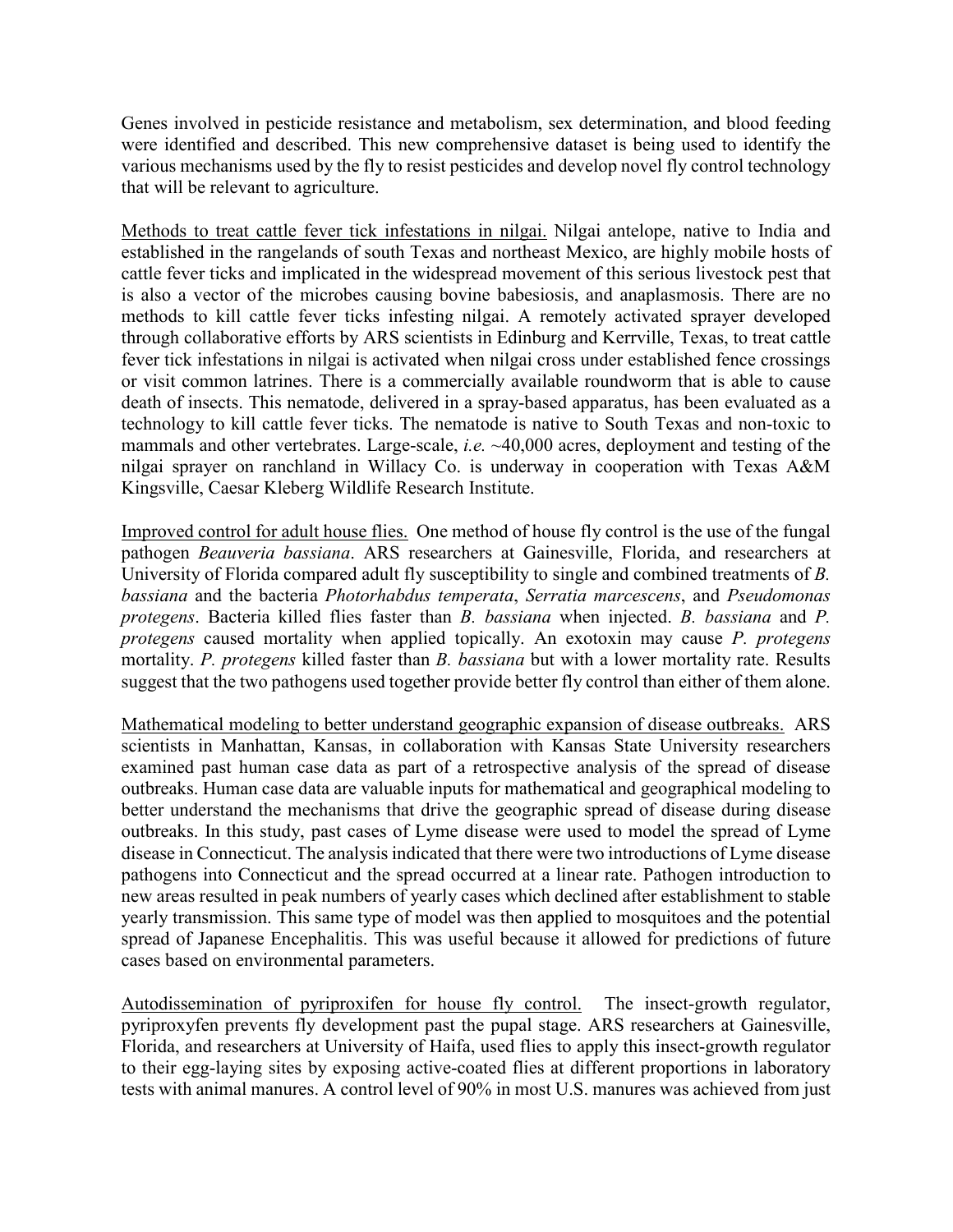10-20% of pyriproxifen-coated flies. In Israel, mortality was not as successful in cow manure but very successful in poultry manure where just 10% pyriproxifen-coated flies produced high mortality. Results confirm that autodissemination of this insect growth regulator using the active coating concept may be practical depending on manure type and target population size.

Reduction in *Musca domestica* reproduction by dsRNA-mediated gene knockdown. The house fly (*Musca domestica*) is a major pest of humans and animals throughout the world. ARS researchers at Gainesville, Florida, and collaborators have identified a gene that when silenced with a dsRNA trigger results in long-term reductions in reproduction of the house fly. This study demonstrates that exogenous dsRNA is specifically effective and has potential efficacy as a control intervention in adult house flies. Further work is required to develop effective methods for delivery of dsRNA to adult flies.

Impact of integrated carrizo cane management on cattle fever ticks in the Eastern sector of the United States-Mexico transboundary region. Carrizo cane, an invasive weed, creates an environment conducive for cattle fever ticks and impairs U.S. Border Patrol operations in some sectors of the Rio Grande that also form part of the Permanent Quarantine Zone (PQZ) managed by the Cattle Fever Tick Eradication Program (CFTEP). Methods for integration of mechanical topping technology with biological control agents were transferred by ARS scientists in Edinburg, Texas, to the U.S. Border Patrol, USDA-APHIS-Veterinary Services, and Kunafin Insectary for management of carrizo cane along 350 river miles in the CFTEP PQZ along the Rio Grande. Topping of cane at 3 feet with specialized tractors causes growth of cane side shoots, which are readily attacked by the carrizo cane wasp and scale biocontrol agents. This method provided immediate visibility of the international border for law enforcement agencies and causes carrizo cane long-term suppression, which leads to re-emergence of desirable native vegetation. Establishment of native vegetation along the Rio Grande increases population levels of native cattle fever tick predator ants and beetles. This integrated solution meets the needs of Federal agencies tasked with managing this invasive weed along the international border.

Attractant-impregnated sticky film for stable fly mass trapping. Biting flies harm local livestock, companion animals, and humans through bites that lead to infections or inflammation. ARS scientists in Lincoln, Nebraska, identified attractant compounds associated with the ability of flies to locate cattle in the environment. When incorporated into traps, these compounds increase the capture of biting flies. This technology has been developed into a novel attractantimpregnated sticky film. A prototype product was successful when used for stable fly mass trapping in cattle feedlots. Traps that efficiently lure and collect flies lead to improved population surveillance and can reduce biting fly damage to livestock in situations where few other options are available.

Understanding southern cattle fever tick survival in the environment. The southern cattle fever tick (SCFT) is an economically destructive disease vector that transmits the microbes causing bovine babesiosis, a deadly disease of cattle. These ticks can spend 80–90% of their life cycle as a seed tick (larval stage) after emerging from eggs laid by the mother in the environment where they wait to latch on cattle, or another host to complete the parasitic phase of their life cycle. A two-year environmental study conducted in a south Texas pasture by ARS scientists in Edinburg, Texas, showed that survival rates varied among seasons with the overall highest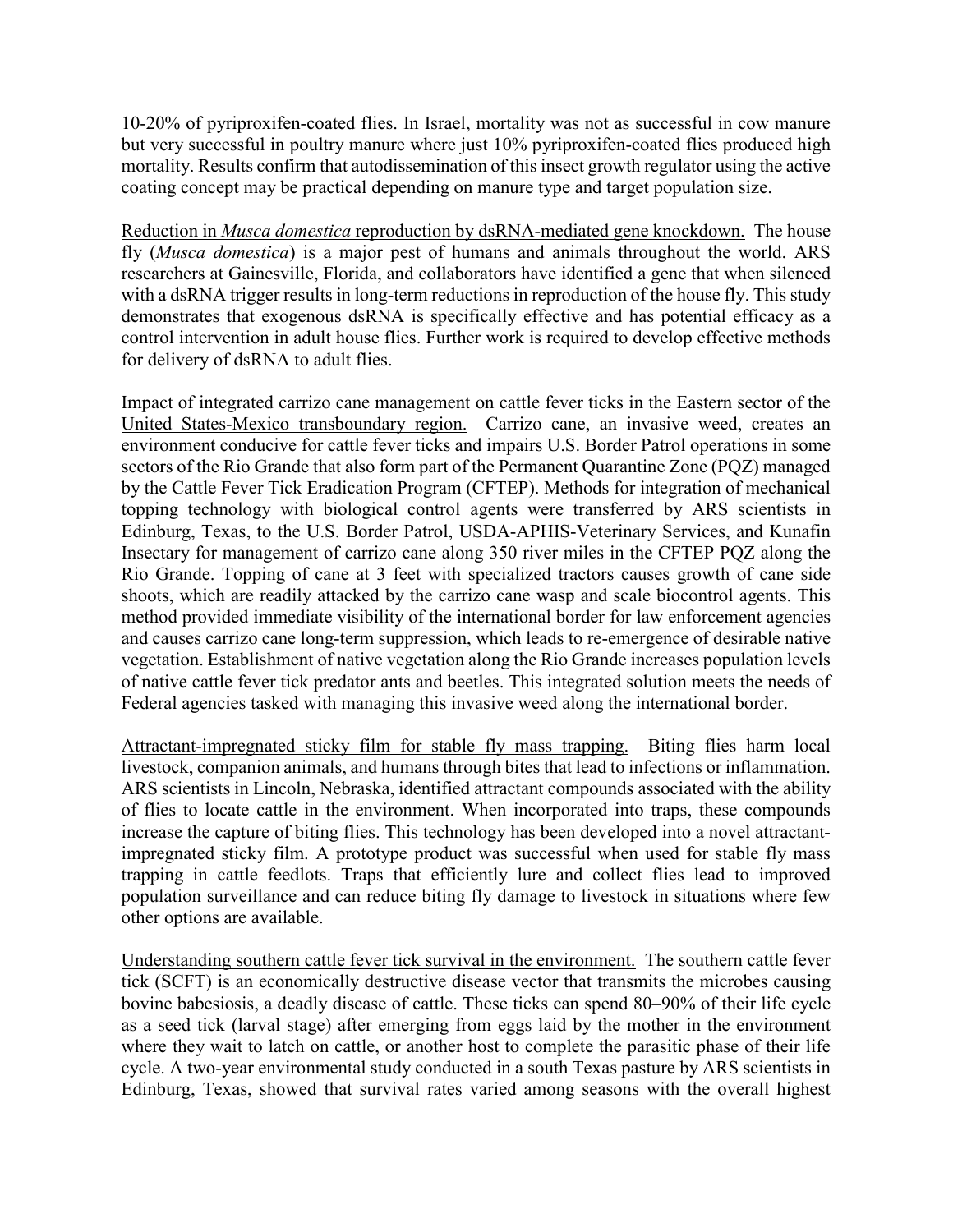populations recorded in the spring and the lowest in the fall. Larger numbers of ticks were collected from exposed habitats in the winter whereas canopied habitats in the summer had tenfold larger seed tick numbers. In the spring, exposed and canopied habitats showed no difference in tick larval survival rates. The interaction between season and habitat strongly influence the survival of seed ticks waiting to latch on a host with relative humidity being a key weather variable. This information can be used to develop effective interventions that target seed ticks when they are off the host trying to survive in the environment.

Natural products for tick control. Cattle fever and other hard ticks can develop insecticide resistance to synthetic acaricides. Natural products were tested by ARS scientists in Kerrville and Edinburg, Texas, to determine if they can be used to kill ticks, especially those that are resistant to commercially available synthetic acaricides. The compounds *para*-anisaldehyde, a botanically-based compound produced by fennel, cranberries, vanilla, and other plants killed and impaired reproduction capability of the lone star tick. The commercial dust products Surround®, containing kaolin, and CimeXa™, containing silica, which cause desiccation of pests were bioassayed for activity against the lone star tick. CimeXa™ was relatively more effective than Surround® against the lone star tick in laboratory tests. When tested in the field, CimeXa<sup>TM</sup> attained >95% control within 24 hours against natural populations of the immature stages of the Gulf Coast tick when applied to cordgrass during relatively high wind conditions. This finding indicates that this inert and organic product with potentially long-residual activity has properties that distinguish it from other pesticidal products used for hard tick control.

Non-nutritive house fly bait using artificial sweeteners. The entomopathogenic fungus, *Beauveria bassiana*, is an effective house fly bait when mixed with sugar. Because this bait takes several days to kill flies, and sugar tends to enable flies to live longer, this is not the best combination for a house fly bait. ARS researchers at Gainesville, Florida, and researchers at Northern Illinois University altered the bait by replacing sugar with the artificial sweeteners, xylitol and erythritol. The sweeteners, used in human foods, have little nutritional value. Flies fed avidly on the sweeteners which effectively delivered *B. bassiana* to kill flies. Thus, the bait did not provide flies with nutrients that promote increased fly life. These results lead to improved house fly control when using *B. bassiana*.

Increased efficiency and reduced cost of screwworm production. Improved rearing procedures were developed by ARS scientists in Kerrville, Texas, and are being incorporated at the production facility for large-scale rearing of screwworm flies for sterile male release. Some of these procedures lead to decreased release of toxic ammonia gas within the production plant. Another approach that has been developed is production of a transgenic male-only screwworm strain. This strain is undergoing evaluation in a small field-scale release to test its capacity to successfully compete for mating with wild screwworm flies. If fully successful, replacement of rearing fertile screwworm lines with the transgenic male-only strain is expected to reduce fly production costs by up to 50% and potentially eliminate requirement for irradiation to sterilize the flies, further improving fly vigor and competitiveness in the sterile male release program.

Ecology of hard ticks in the south Texas coastal plains. The ecology of the recent incursion of the southern cattle fever tick into parts of the south Texas coastal plains, which include a wildlife corridor, remains to be fully understood. Field studies by ARS scientists in Kerrville, Texas,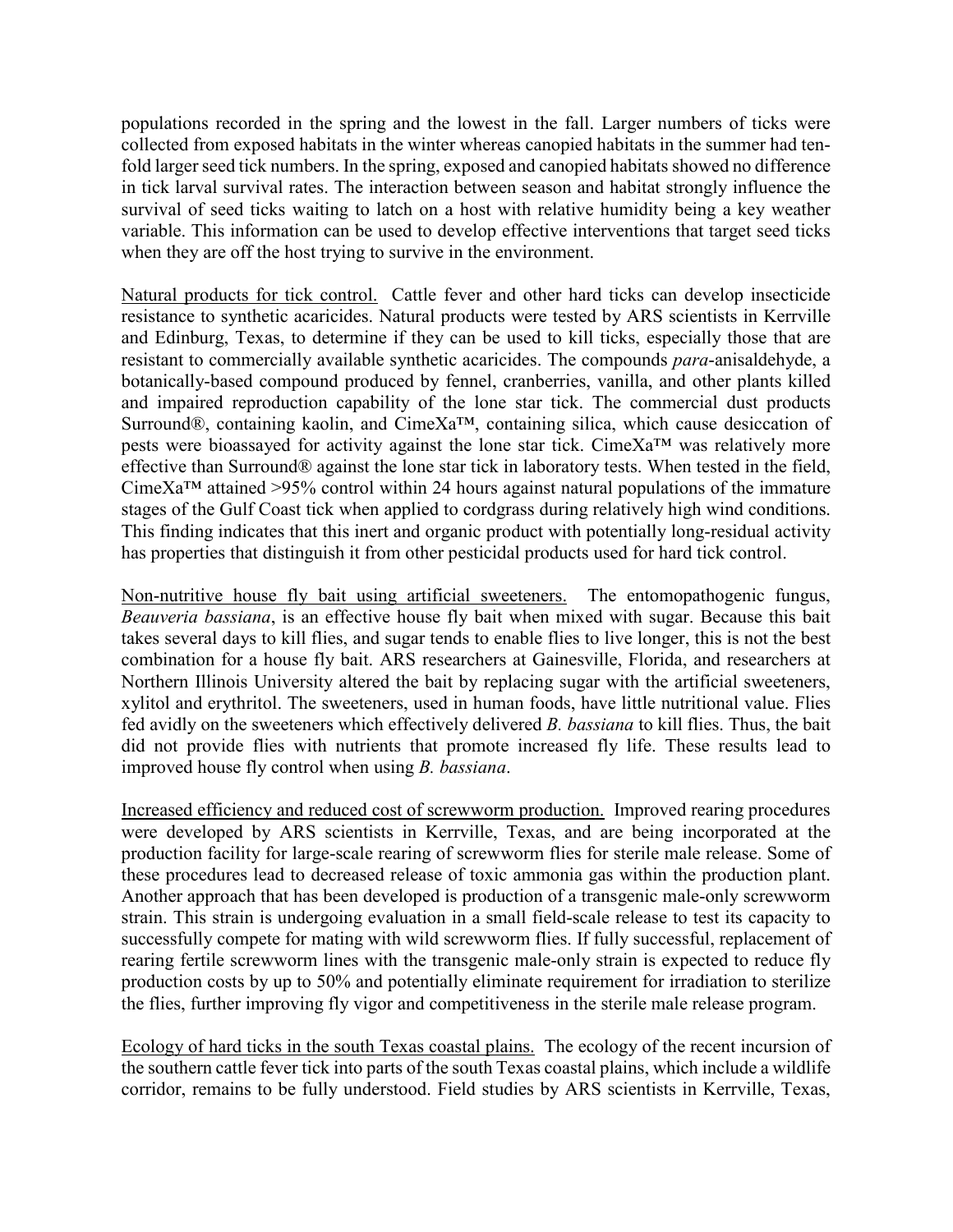revealed interactions between soil conditions involving salinity and moisture that strongly affect hard tick populations in the wildlife corridor caused by saline tidal and storm surge action, humidity, and the predominance of the mud flat fiddler crab. These crabs are efficient tick egg predators and saline water destroys tick eggs such that hard tick populations on highly saline soils are negligible whereas greater tick populations were observed in areas with low-salinity soil. Ticks were scarce in areas where the sea ox-eye plant typically grows in dense nearmonocultures on highly saline soil that are identifiable by the plant's distinctive color, which enabled the production of a Geographic Information System map to show the distribution of those areas relative to the wildlife corridor. Examination of mammalian tracks and dung in the corridor helped determine wild host animal activity and revealed that some animals disperse ticks in high salinity and low salinity areas where tick survival apparently depends on saline water and crab predation levels on tick eggs. Most ant species appeared unable to detect lone star tick eggs, which could explain why tick populations in the presence of ants, including the red imported fire ant, can be high relative to saline soil areas subject to tides, storm surges, and crab predation. Identifying areas where hard ticks, particularly one-host ticks such as cattle fever ticks, are sparse can help streamline surveillance activities conducted by the Cattle Fever Tick Eradication Program and other stakeholders pursuing tick control in the south Texas coastal plains.

Parasitoid-based control of carrizo cane. Carrizo cane is an exotic plant that is problematic because of its effect on water flow of rivers, streams, and canals displacing indigenous riparian plant communities. It is extremely difficult to control with herbicides, fire, and mowing due to its tendency to grow back quickly after treatment. The carrizo cane wasp, *Tetramesa romana*, was introduced from the Mediterranean region and is used in south Texas for integrated carrizo cane biocontrol. Studies in the Texas Hill Country by ARS scientists in Kerrville, Texas, showed that the wasp does not attack carrizo cane stalks, even when young, and while lateral shoots growing from the cane nodes are used for oviposition, the larvae developing within do not necessarily kill the shoots. Under these conditions, shoots might grow longer when infested and proliferate, and wasps did not reduce stalk density and growth infesting the carrizo cane for only a short time during the lifetime of the plant. This study highlighted the need for research to understand how different ecosystems can influence the performance of a parasitoid on its plant host for biocontrol purposes, and that integrated biocontrol strategies are a more effective approach to manage exotic invasive weeds like carrizo cane.

The Knight Stick fly trap remains efficient when surrounded by hot grass. Knight Stick (KS) sticky fly traps surrounded by protective squares of electric fence placed close to animal hosts capture up to ten times more stable flies. ARS researchers at Gainesville, Florida, and researchers at Smithsonian's National Zoological Park, Washington, District of Columbia, evaluated a range of types of enclosure materials, including hot grass, which conducts electric current and is practically invisible from a distance. Hot grass performed well and could be used in place of standard fencing wire with no reduction in effectiveness. This technology can be used at zoos, and by beef and dairy cattle and equine industries.

Sequencing of the genome of the biting midge (*Culicoides sonorensis*). Female *Culicoides sonorensis* biting midges harbor and transmit viral pathogens that cause sickness and death to ruminant livestock and deer. ARS scientists in Manhattan, Kansas, worked with a diverse group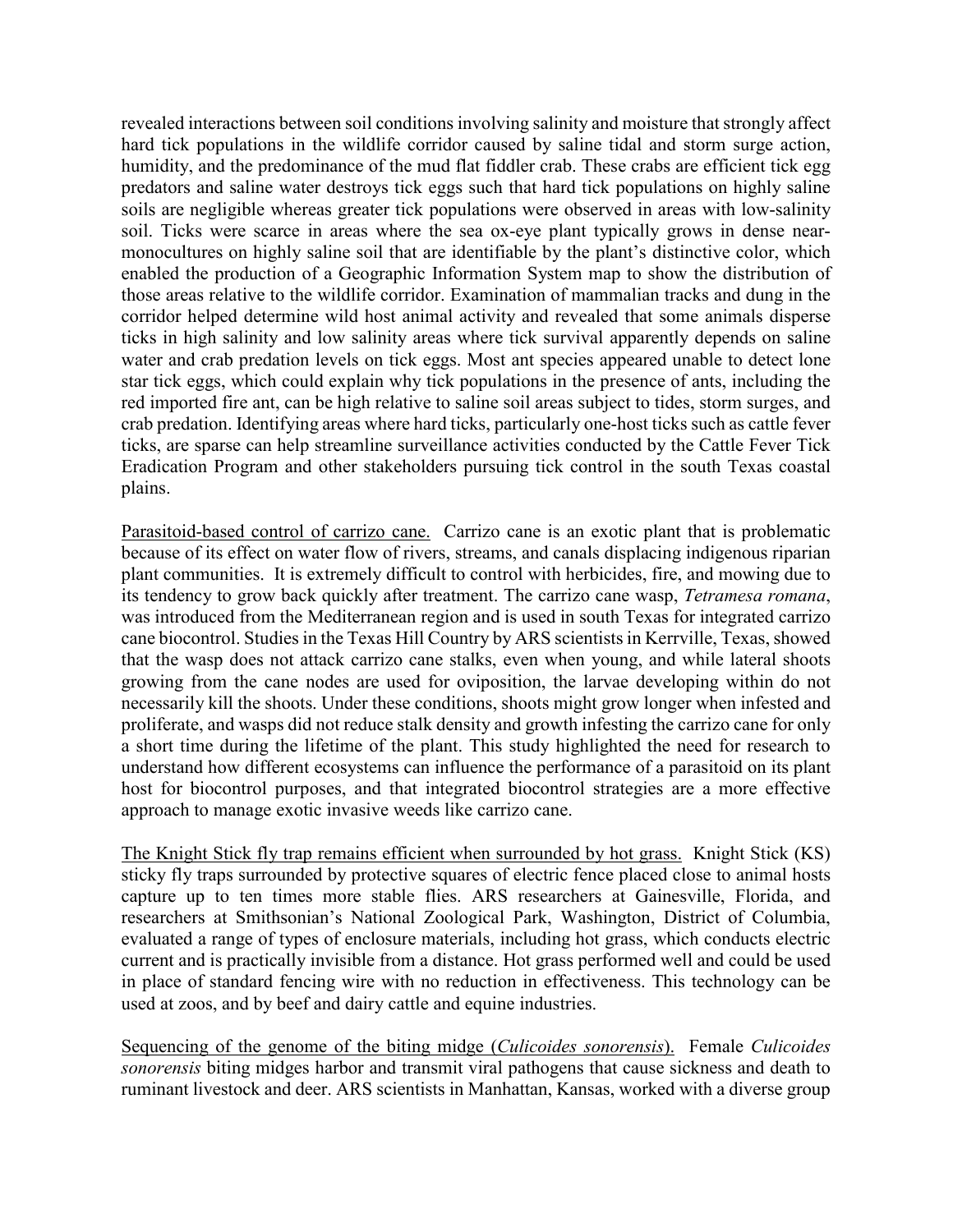of national and international researchers to sequence and annotate the genome of this important vector. New genetic resources such as this genome will significantly advance research capabilities by providing access to genetic targets to develop novel pesticides and repellents. Further, identification of genes involved in key defense processes will help elucidate the molecular basis of vector competence, i.e. the midge's ability to transmit pathogens.

### **Component 3:** *Fire Ants and Other Invasive Pest Ants*

Red imported fire ant detection device. Fire ant introductions at United States ports and at quarantine boundaries are a constant problem. Ants present in cargo must be rapidly identified to minimize shipping delays. In response to this need, a rapid, field-portable kit capable of identifying fire ants by untrained personnel was developed by ARS researchers at Gainesville, Florida, and APHIS researchers at Biloxi, Mississippi. The kit is based on the lateral flow immunoassay technology familiar in home pregnancy tests. The test provides an answer within ten minutes without any prior training or knowledge. Agdia, Inc. (https://orders.agdia.com/invictdetect-isk-49700-0010) has acquired the Biological Material License for the monoclonal antibodies in the test from the USDA and has begun commercially manufacturing the kits under the trade name, INVICTDETECT.

New sample preparation method for improved detection of volatile compounds in insects. In the past two decades, one technique, headspace solid-phase microextraction has been increasingly popular for insect pheromone analysis. The overall amount of volatiles that can be collected for chemical analysis affects the concentration of volatiles in head space. Essentially, this is largely determined by amount of volatiles insects indeed release into the head space. In many cases, active insect volatiles, such as insect pheromones, are produced in very low quantities. Any practices that can facilitate the release of volatiles into the headspace will facilitate the detection and identification of the volatiles. An innovative sample preparation method for Headspace Solid-Phase Microextraction (HS-SPME) was developed by a scientist in ARS, Stoneville, Mississippi, which significantly improves the detection and analysis of insect volatiles. In this method, a freeze-thaw process was applied to insect samples before the conventional solid-phase microextraction. The application of this innovation may significantly facilitate the identification of insect semiochemicals, such as insect pheromones. Freeze-thaw sample preparation method improves detection of volatile compounds in insects using headspace Solid-Phase Microextraction.

Environmentally benign benzoates as effective toxins against red imported fire ants. Due to their aggressiveness and venomous sting, red imported fire ants are a significant threat to humans, wildlife, crops, and livestock. Like many other insect pests, the management of red imported fire ants heavily depends on the application of synthetic insecticides. There is an increasing desire to use toxicologically and environmentally benign chemicals in insect pest management. ARS scientists in Stoneville, Mississippi, evaluated a list of benzoate compounds using topical and fumigation toxicity bioassays and demonstrated the potent contact toxicity of benzylbenzoate, hexylbenzoate and pentylbenzoate; and fumigation toxicity of methyl-3 methoxybenzoate, methyl-3-methylbenzoate, methylbenzoate, vinylbenzoate, and ethylbenzoate against red imported fire ants. With the exception of methyl-3-methylbenzoate, methyl-3-methoxybenzoate, and vinylbenzoate, all of these benzoates occur in nature.